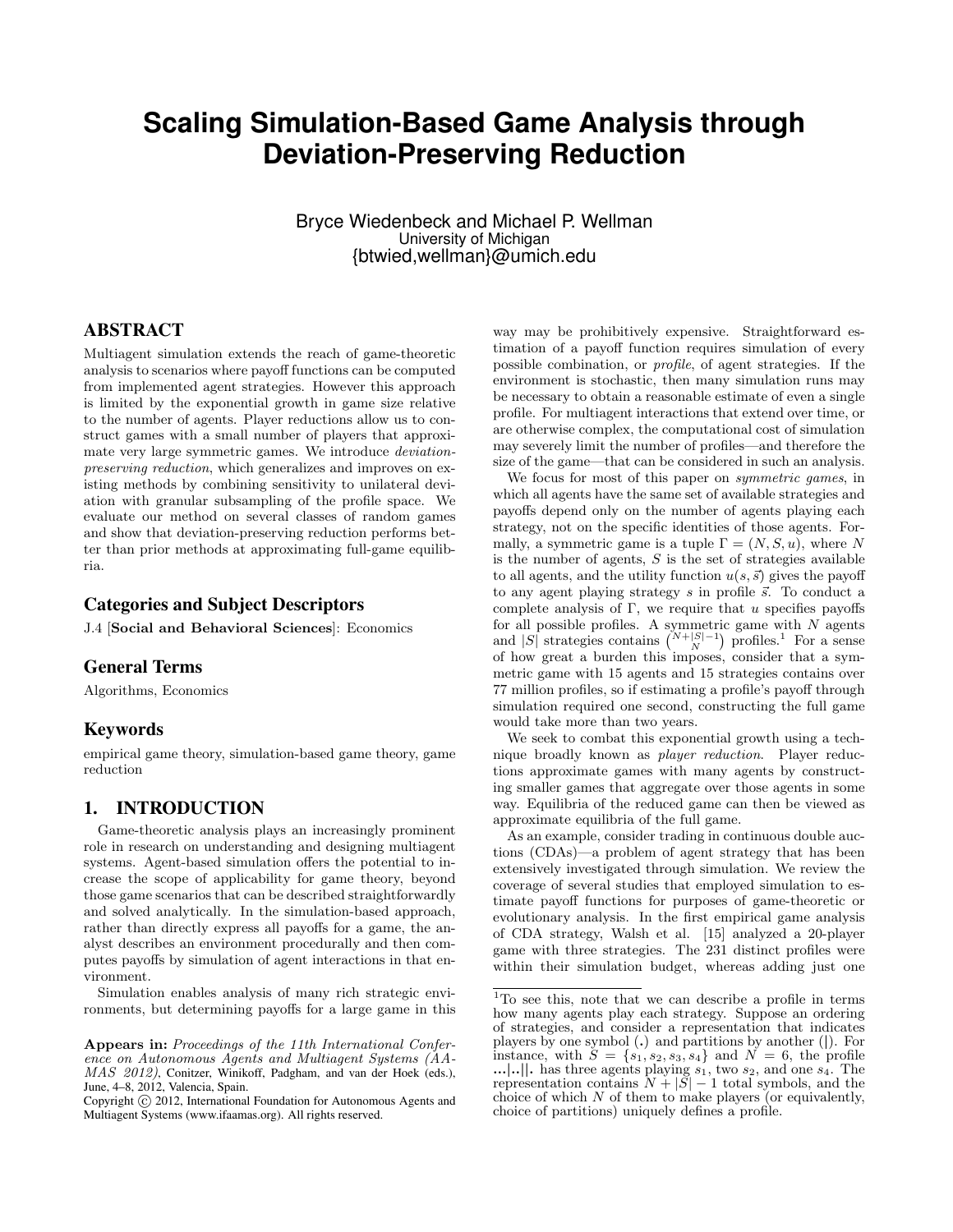more strategy would have entailed estimating 1540 more. Vytelingum et al. [14] likewise considered a 20-player game, though one that imposed symmetry only within the subgroups of 10 buyers and 10 sellers. Their study also compared three strategies, but for tractability and to facilitate visualization of their evolutionary traces, they limited analysis to two strategies at a time, which requires 121 profiles for each strategy pair and scenario combination.<sup>2</sup> Phelps et al. [8] covered up to four strategies, in a 12-agent simulation employing another form of double auction mechanism (455 profiles). The study of Tesauro and Bredin [11] considered as many as 44 trading agents with three different strategies, but their analysis evaluated only profiles where agents were evenly divided across two strategies. This selection is similar to a two-player reduction according to the hierarchical method, as discussed below. Tesauro and Das [12] covered five strategies for a 20-agent scenario, this time with a mix of evenly-divided profiles and profiles where only one agent deviates from a homogeneous profile. As we see below, this is suggestive of the deviation-preserving reduction method we introduce here. In by far the most comprehensive CDA simulation study to date, Schvartzman and Wellman [10] systematically evaluated 14 strategies in a 16-agent scenario. This was rendered feasible only by virtue of their reduction to a four-player game, comprising 2380 profiles as opposed to 68 million in the unreduced game. Overall, we see that many-agent simulation studies either adopt player reductions, or make do with very narrow strategy exploration.

In this paper, we propose and study *deviation-preserving* reduction, which renders reduced-game equilibria more informative with respect to the full game. We start in Section 2 by reviewing existing methods for player reduction. Section 3 introduces deviation-preserving reduction, and explains how our new method is designed to combine the best aspects of its predecessors. Section 4 evaluates the reductions, and Section 5 shows how both our reduction and previous ones can be extended to games that are symmetric only with respect to a partition of players into roles.

#### 2. BACKGROUND: PLAYER REDUCTION

Two methods for player reduction have been proposed in the literature: hierarchical reduction [16], and twins reduction [4]. Both methods are defined with respect to symmetric games. They define a subset of the profiles in the given (full) game, and map the payoffs of these profiles to a payoff function defined over a game with fewer players (the reduced game). Analyses of the reduced game are then interpreted as approximately applying to the full game.

## 2.1 Hierarchical Reduction

Of the two existing methods, hierarchical reduction is the more extensively used [1, 5, 10]. Hierarchical reduction works by grouping agents into coalitions that are constrained to act together. One player in the reduced game selects an action to be played by all agents in a coalition, and receives the payoff to any agent playing that strategy. To capture this formally, we introduce the following notation: a strategy profile  $\vec{s} = \langle c_1 \times s_1, \ldots, c_{|S|} \times s_{|S|} \rangle$  of game  $\Gamma$  consists of strategies  $s_i \in \hat{S}$  and integer counts  $c_i \geq 0$  for each strategy such that  $\sum_{i=1}^{|S|} c_i = N$ . When  $c_i = 0$ , we may omit it from

the expression.

The hierarchical reduction of  $\Gamma$  to  $n < N$  players is defined as  $HR_n(\Gamma) = (n, S, u^{HR}),$  where

$$
u^{HR}(s, \langle c_1 \times s_1, \ldots, c_{|S|} \times s_{|S|} \rangle) =
$$
  

$$
u\left(s, \left\langle \frac{N}{n}c_1 \times s_1, \ldots, \frac{N}{n}c_{|S|} \times s_{|S|} \right\rangle \right).
$$

This definition follows previous applications of hierarchical reduction in assuming that  $N$  is an integer multiple of  $n$ . In our evaluation we employ a generalized version (described in Section 4.1) that allows reduction to numbers of players that do not evenly divide the number of agents in the full game.

For illustration, consider a full game with  $N = 25$  agents, and a hierarchical reduction to  $n = 5$  players. The action of each reduced-game player is played by five agents in the full game, so the reduced-game profile  $\langle 2 \times s_1, 1 \times s_2, 2 \times s_3 \rangle$ corresponds to the full-game profile  $\langle 10 \times s_1, 5 \times s_2, 10 \times s_3 \rangle$ .

The main idea behind hierarchical reduction is that though the payoff to a particular strategy generally varies with the number of agents that play each strategy, it often can be expected to do so smoothly. Kearns and Mansour [6] formalize a related condition called bounded influence to define a class of compactly representable and solvable games. Whereas it is easy to construct games that violate this assumption, in many natural symmetric games, the payoffs are smooth in this way.

However,  $HR_n(\Gamma)$  lacks crucial information relevant to Nash equilibria of Γ. In a Nash equilibrium of Γ, no individual agent can gain by deviating to another strategy, but the hierarchical reduction contains no information about unilateral deviations. In an equilibrium of  $HR_n(\Gamma)$ , no  $\frac{N}{n}$ -agent coalition can gain by all deviating to the same strategy, but there are many cases in which these conditions differ substantially.

Consider a network formation game [3] in which agents create links to one another. Agents gain from being in a connected network, but incur a cost for each link they create. In such a game we can envision a full-game equilibrium that is not an equilibrium of the reduced game, as well as a reduced-game equilibrium that is not an equilibrium of the full game. If network effects are large, but cost of creating links is high, there could be an equilibrium of the full game where agents create no links. However, if several players are allowed to deviate together they may create a sufficiently dense network to overcome the link-creation cost: this would be a beneficial deviation in the reduced game, so the full-game equilibrium would not be found. Under different parameters, there may be a spurious equilibrium in the reduced game where all players contribute links to the network, and no player can gain by deviating because if all agents represented by one reduced-game player changed strategies simultaneously, the network would collapse. On the other hand, a unilaterally deviating agent in the full game might have a much smaller impact and still receive the network benefits while avoiding the link creation cost.

#### 2.2 Twins Reduction

The natural solution to this problem is to incorporate information about the value of unilateral agent deviations into the payoffs of the reduced game. Ficici et al. [4] propose a method called twins reduction that takes a first step in this

<sup>2</sup>These same authors in earlier work [13] evaluated a 20 player three-strategy CDA game.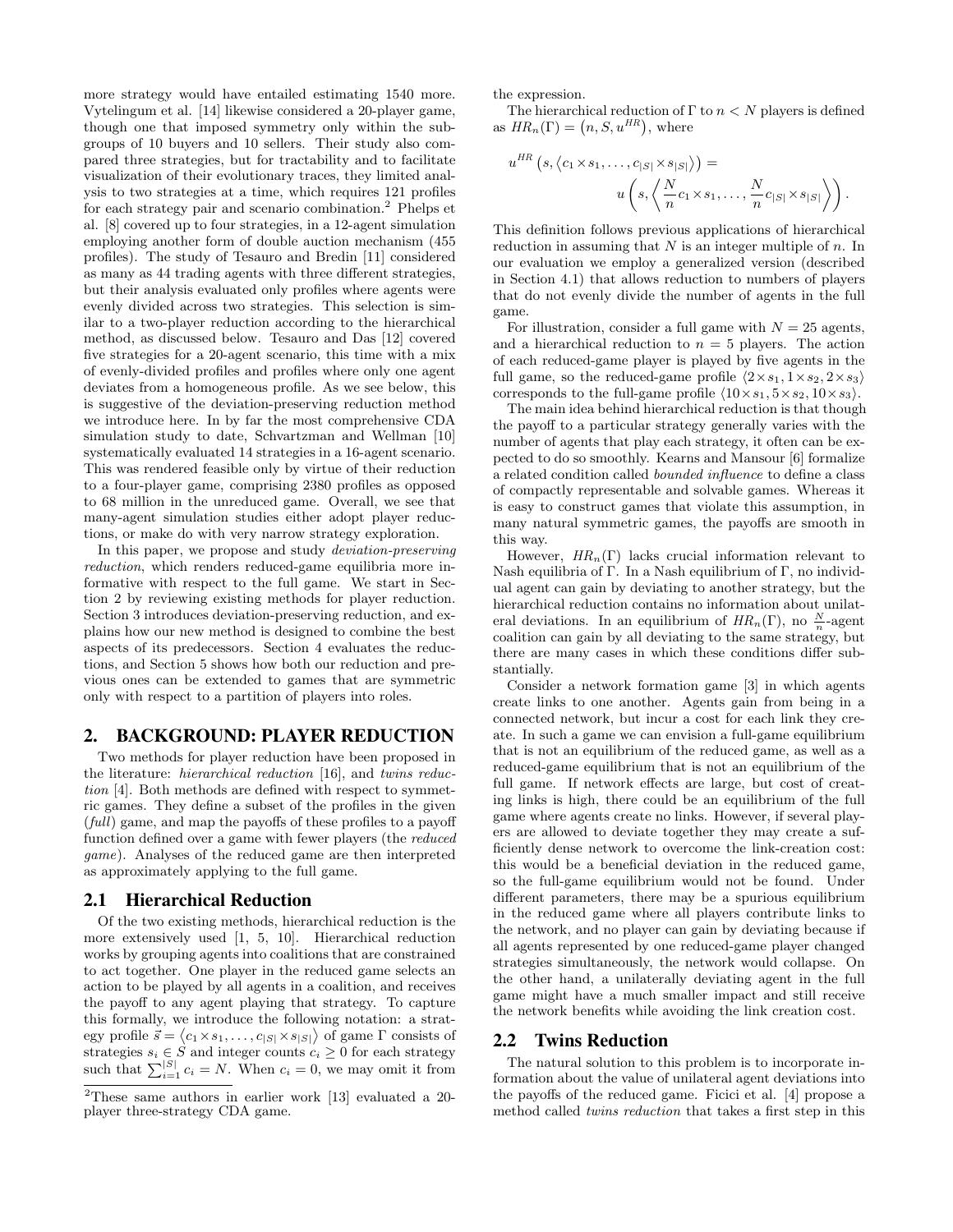direction. The twins reduction of a symmetric game<sup>3</sup> is a 2player game,  $TR(\Gamma) = (2, S, u^{TR})$ , where each player views itself as controlling one agent in the full game, and the opponent as controlling all remaining agents:

$$
u^{TR} (s, \langle 1 \times s, 1 \times s' \rangle) = u (s, \langle 1 \times s, (N-1) \times s' \rangle).
$$

Note that the payoffs for the two strategies in a twins reduction profile  $\langle 1 \times s, 1 \times s' \rangle$ ,  $s \neq s'$ , correspond to two different profiles in the full game:

- $\langle 1 \times s, (N-1) \times s' \rangle$  and
- $\langle (N-1)\times s, 1\times s' \rangle,$

but that the reduced game is still symmetric.

Ficici et al. [4] advocate constructing twins reduction games not by explicitly simulating these full-game profiles, but by sampling random profiles from the full game and determining the payoffs by linear regression on the number of agents playing each strategy. We refer to this approach as TR-R, where the second "R" stands for "regression". We consider the direct simulation approach a more appropriate benchmark, but evaluate both methods in our experiments.

The advantage of the twins reduction is that it captures information about individual agents' incentives to deviate. Its major disadvantage is that it is limited to two players, and can therefore give only an extremely coarse-grained view of the game. In general, a reduced-game representation will have difficulty capturing equilibria of the full game that have support size (number of distinct strategies played with positive probability) larger than  $n$ , the reduced number of players, as no profiles of the reduced game capture the interaction of all strategies in the support set. Since the twins reduction  $(n = 2)$  never contains profiles where more than two strategies are played, it is particularly restrained by this limitation.

#### 3. DEVIATION-PRESERVING REDUCTION

We propose a new game reduction method that combines the sensitivity to unilateral deviation afforded by twins reduction with the profile-space granularity of hierarchical reduction. We call this method deviation-preserving reduction. In a deviation-preserving reduction game, each player views itself as controlling a single agent in the full game, but views the profile of opponent strategies in the reduced game as an aggregation of all other agents in the full game. Formally,  $DPR_n(\Gamma) = (n, S, u^{DPR})$ , where

$$
u^{DPR}(s, \langle c_1 \times s_1, \ldots, c_s \times s, \ldots \rangle) =
$$
  
 
$$
u\left(s, \left\langle \frac{N-1}{n-1}c_1 \times s_1, \ldots, \left[\frac{N-1}{n-1}(c_s-1)+1\right] \times s, \ldots\right\rangle\right).
$$

In a hierarchical reduction, the proportion of agents playing each strategy is the same in the full and reduced games. Under deviation-preserving reduction, analogously, the proportion of opponents playing a strategy in the full and reduced games is the same from each player's perspective. And as in a twins reduction, each player in a deviation-preserving



Figure 1: Number of full-game profiles required to construct reduced games (log scale), for  $|S| = 5$ .

reduction game is sensitive to the payoffs of exactly one agent in the full game. As a consequence of this sensitivity to single agents, the deviation-preserving reduction game can identify exact symmetric pure strategy equilibria of the full game if they exist.

PROPOSITION 1. A profile  $\langle n \times s \rangle$  is a Nash equilibrium of  $DPR_n(\Gamma)$  if and only if the profile  $\langle N \times s \rangle$  is a Nash equilibrium of Γ.

PROOF. The profile  $\langle n \times s \rangle$  is a NE when  $u^{DPR}(\langle n \times s \rangle) \ge$  $u^{DPR}$   $(s, \langle (n-1) \times s, 1 \times s' \rangle)$  for all  $s' \in S$ . This is the case exactly when  $u(s, \langle N \times s \rangle) \geq u(s, \langle (N - 1) \times s, 1 \times s' \rangle)$  for all  $s' \in S$ .

This property also holds for twins reduction games, because the deviation preserving reduction is a strict generalization of the directed-sampling twins reduction:  $TR(\Gamma) =$  $DPR_2(\Gamma)$ .

To construct each profile's payoffs in a deviation-preserving reduction game, several profiles from the full game must be simulated. Returning to the example of a 25-agent full game and a 5-player reduced game, the profile  $\langle 2 \times s_1, 1 \times s_2, 2 \times s_3 \rangle$ in the deviation-preserving reduction game employs payoff values from several profiles in the full game:

$$
u^{DPR}(s_1, \langle 2 \times s_1, 1 \times s_2, 2 \times s_3 \rangle) = u(s_1, \langle 7 \times s_1, 6 \times s_2, 12 \times s_3 \rangle)
$$
  
\n
$$
u^{DPR}(s_2, \langle 2 \times s_1, 1 \times s_2, 2 \times s_3 \rangle) = u(s_2, \langle 12 \times s_1, 1 \times s_2, 12 \times s_3 \rangle)
$$
  
\n
$$
u^{DPR}(s_3, \langle 2 \times s_1, 1 \times s_2, 2 \times s_3 \rangle) = u(s_3, \langle 12 \times s_1, 6 \times s_2, 7 \times s_3 \rangle)
$$

Note that we again assume divisibility: in this case,  $n - 1$ has to divide  $N-1$  for the aggregation of opponents to be precise. As with hierarchical reduction, we can extend the definition to reduced games with any number of players, as described in Section 4.1. We quantify the number of profile simulations required for deviation-preserving reduction in the following proposition.

PROPOSITION 2. Constructing  $DPR_n(\Gamma = (N, S, u))$  requires simulating  $|S| \binom{n+|S|-2}{n-1}$  full-game profiles.

<sup>&</sup>lt;sup>3</sup>The original definition [4] applies to a somewhat broader class: role-symmetric games with identical strategies. In Section 5 we describe how to extend player reductions, including twins reduction, to the entire class of role-symmetric games.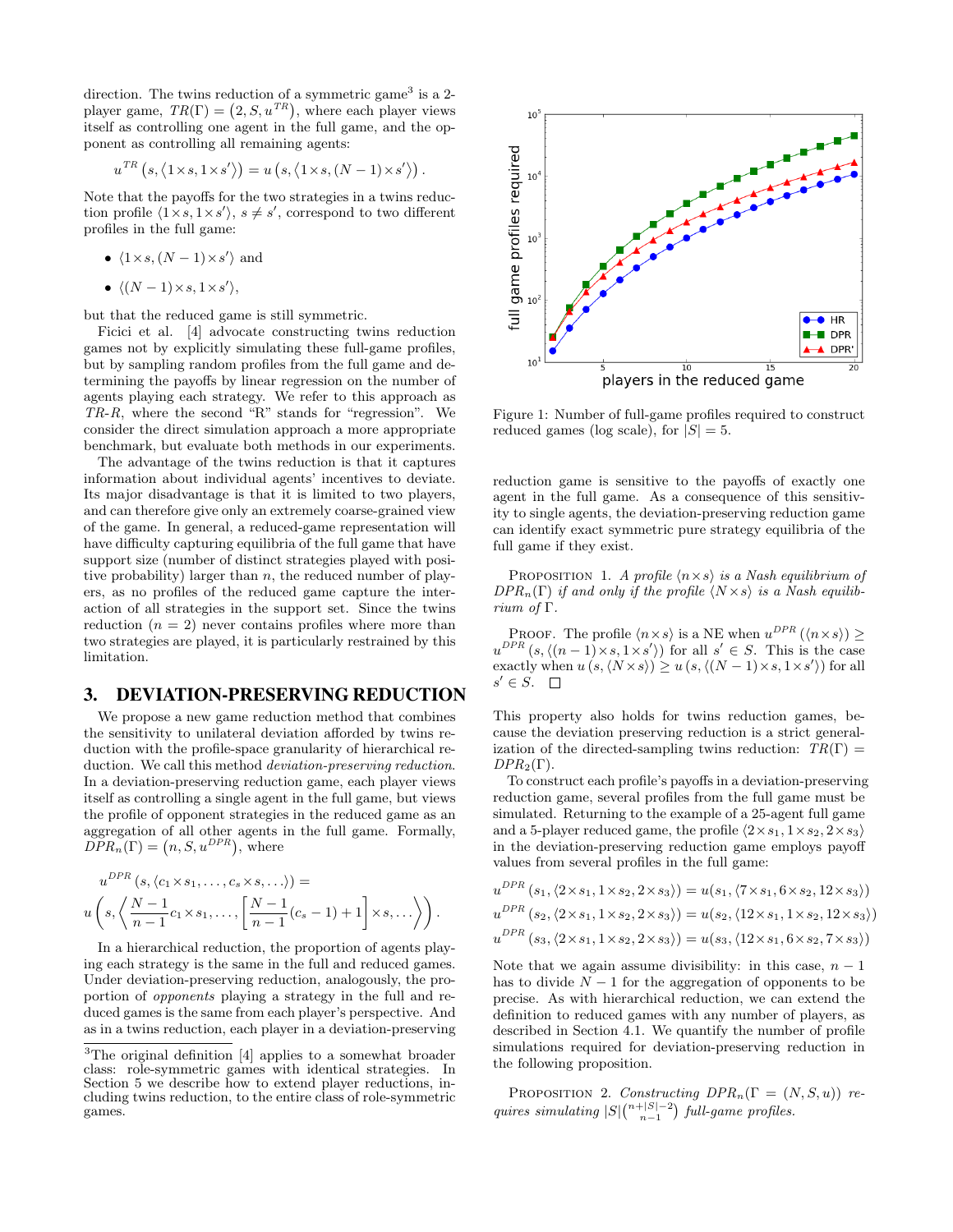PROOF. In each profile of the deviation-preserving reduction game,  $n-1$  of the players each control  $\frac{N-1}{n-1}$  full-game agents. The set of all such profiles can be viewed as an  $(n - 1)$ -player symmetric game, so we know that there are  $\binom{n+|S|-2}{n-1}$  of them. Each of these profiles must be paired with each  $s \in S$ , so  $|S| \binom{n+|S|-2}{n-1}$  profiles must be simulated.

Proposition 2 shows that constructing  $DPR_n(\Gamma)$  requires simulating strictly more profiles than  $HR_n(\Gamma)$ , but by a factor of at most  $|S|$ . As we show in Section 4, the extra profiles comprising this constant factor can contribute to significantly improved accuracy. Even so, we would like to minimize the number of simulations required when possible, and therefore also consider a variant of the deviation-preserving reduction, which we call  $DPR'$ .

The idea behind  $DPR'$  is that many of the profiles simulated to construct a deviation-preserving reduction game are quite similar. For example, in the 5-player deviationpreserving reduction of the 25-agent game, the payoff to strategy  $s_1$  in the full-game profile  $\vec{s}_a = \langle 7 \times s_1, 6 \times s_2, 12 \times s_3 \rangle$ is employed in the reduced-game profile  $\langle 2 \times s_1, 1 \times s_2, 2 \times s_3 \rangle$ . The payoff for  $s_2$  in reduced-game profile  $\langle 1 \times s_1, 2 \times s_2, 2 \times s_3 \rangle$ is derived from  $\vec{s}_b = \langle 6 \times s_1, 7 \times s_2, 12 \times s_3 \rangle$ , which differs from  $\vec{s}_a$  only in that a single agent has switched from  $s_1$  to  $s_2$ , both of which are played by many other agents. If we believe our assumption—inherited from hierarchical reduction—that payoffs vary smoothly in the number of agents playing each strategy, we should expect the payoffs to strategy  $s_1$  in profiles  $\vec{s}_a$  and  $\vec{s}_b$  to be very similar (likewise for  $s_2$ ), suggesting that we could get away with simulating only one of the two.

Formally,  $DPR'(\Gamma) = (n, S, u^{DPR'})$ , where  $u^{DPR'}$  is defined as follows. Let  $\vec{s} = \langle c_{\min} \times s_{\min}, \ldots, c_s \times s, \ldots \rangle$ , where smin is the first strategy played by at least one agent. If  $c_s = 1$  or  $c_s = c_{\text{min}}$ , then  $u^{DPR'}(s, \vec{s}) = u^{DPR}(s, \vec{s})$ . Otherwise,  $u^{DPR'}(s, \vec{s})$  is given by

$$
u(s, \left\langle \left[\frac{N-1}{n-1}c_{\min} + 1\right] \times s_{\min}, \dots, \frac{N-1}{n-1}(c_s - 1) \times s, \dots \right\rangle).
$$

The result is that when DPR would prescribe simulation of several profiles that differ only by deviation of a single agent (and no strategy is played by only one agent),  $DPR'$ requires that only one be simulated. From among these profiles,  $DPR'$  selects the one in which the lowest-numbered strategy by which they differ is played most. In the example above, payoffs

•  $u^{DPR'}(s_1,\langle 2\times s_1, 1\times s_2, 2\times s_3\rangle)$  and

$$
\bullet \ \ u^{DPR'}(s_2, \langle 1 \times s_1, 2 \times s_2, 2 \times s_3 \rangle)
$$

both come from full-game profile  $\langle 7 \times s_1, 6 \times s_2, 12 \times s_3 \rangle$ . The savings in terms of profiles sampled are illustrated in Figure 1. In that graph, the curve for  $DPR'$  follows the formula  $|\Gamma| = |S| \binom{n+|S|-2}{n-1} - (n-2) \binom{n+|S|-3}{n-1}$ . DPR' always requires more full-game profiles than HR, and fewer than DPR, except when  $n = 2$ , where both are equivalent to TR.

#### 4. EMPIRICAL EVALUATION

The goal of a player reduction is to replace a full game that is too large to effectively analyze with a more manageable reduced game. To compare reduction methods, we therefore need to evaluate how well analysis performed on a reduced game translates back to the full game. This presents a problem for evaluation, in that full games of interest are too big to effectively analyze. For example, in the simulated credit network games discussed below, we construct 12-agent, 6 strategy full games; we would like to analyze reductions of 60-agent games, but even with just six strategies, the full game would consist of 8,259,888 profiles. We therefore compromise by reducing several types of medium-sized games to very small ones. If one reduction consistently performs better in such cases, we take it as an indication that the same will hold for reductions of very large games.

#### 4.1 Regret of Reduced Game Equilibria

Numerous methods for analyzing games exist, but the most important is finding Nash equilibria. Because player reductions work with symmetric games, we evaluate them primarily by how well symmetric mixed strategy Nash equilibria computed in the reduced game approximate symmetric mixed strategy equilibria of the full game. Our primary measure for the quality of reduced-game equilibria is regret. The regret  $\epsilon(\vec{\sigma})$  of a symmetric mixed strategy profile  $\vec{\sigma}$ , in which all players play mixed strategy  $\sigma$  is the maximum gain any player could achieve by deviating to a pure strategy:

$$
\epsilon(\vec{\sigma}) = \max_{s \in S} u(s, \vec{\sigma}_{-i}),
$$

where  $u(s, \vec{\sigma}_{-i})$  is the expected payoff to a player playing s when all others play  $\sigma$ . A Nash equilibrium has zero regret, but a symmetric mixed profile  $\vec{\sigma}$  that is an equilibrium of the reduced game will generally have have positive regret with respect to the full game. Such a  $\vec{\sigma}$  can be viewed as an *approximate*, or  $\epsilon(\vec{\sigma})$ -Nash equilibrium of the full game, where the lower the regret, the better the approximation.

However, we cannot simply compare the regret of equilibria from k-player reduced games under each method. The first problem is that the number of players in a twins reduction game is not scalable. Moreover, since the goal of player reduction is to simulate fewer profiles, the relevant comparison is not the number of players in the reduced game, but the number of profiles required to construct it, and  $DPR_k$  always requires sampling strictly more profiles than  $HR_k$ . For example, in the 12-agent 6-strategy game instances below,  $|DPR_3| = 126 = |HR_4|$ . Because the directed-simulation twins reduction always requires  $\frac{|S|^2(|S|-1)}{2}$  profiles, we compare to TR by addressing the question of whether lower regret can be achieved by a method that samples more profiles. Twins reduction with regression can use any set of profiles; in our experiments we varied the size of the set over a range similar to that required to construct the various reduced games.

Hierarchical reduction as defined by Wellman et al. [16] requires that the number of reduced-game players n divide the number of full-game agents  $N$ . By analogy, in our definition of deviation preserving reduction above, we assume that  $n-1$  divides  $N-1$ . In our experiments, we perform reductions of both varieties where these conditions do not hold. We extend the definition of  $HR_n$  to allow indivisibility as follows.

$$
u^{HR}(s, \langle c_1 \times s_1, \dots, c_{|S|} \times s_{|S|} \rangle) =
$$
  
 
$$
u(s, \langle \lfloor \frac{N}{n} c_1 + 1 \rfloor \times s_1, \dots, \lfloor \frac{N}{n} c_{j+1} \rfloor \times s_{j+1}, \dots \rangle),
$$

where  $j = N - \sum_{i} \lfloor \frac{N}{n} c_i \rfloor$ . That is, the number of opponents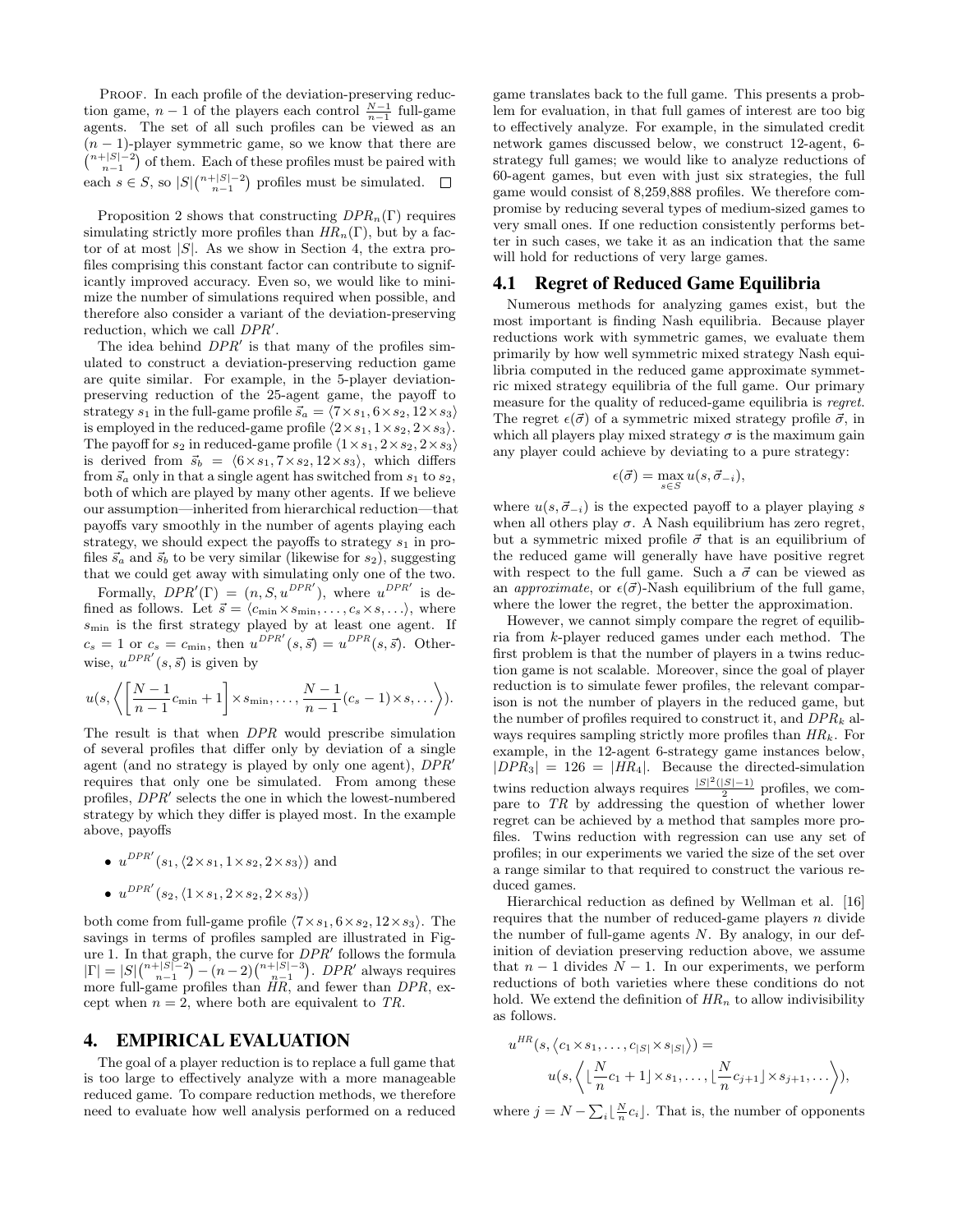

Figure 2: Average full-game regret of reduced-game equilibria in local effect games.  $N = 12$ ,  $|S| = 6$ ,  $2 \le n \le 8$ .

playing strategy  $s_i$  is the integral part of  $\frac{N}{n}c_i$ , with extra player slots allocated one each to strategies with lower indices. For example, when we construct  $HR_5$  of a game with 12 players, the reduced-game profile  $\langle 1 \times s_1, 3 \times s_2, 1 \times s_3 \rangle$  corresponds to the full-game profile  $\langle 3 \times s_1, 7 \times s_2, 2 \times s_3 \rangle$ . We extend the definition of  $DPR_n$  to handle indivisibility in a similar manner.

We evaluate the reductions using two classes of random games: congestion games [9], in which agents select a fixedsize subset of available facilities and payoffs are decreasing in the number of agents choosing a facility; and local effect games [7], which have a graph over actions and each action's payoff is a function of the number of agents choosing it and adjacent actions. We randomly varied the payoff function parameters of these games to create 250 game instances for each test described below. We also evaluate on one simulated game class, based on a scenario of credit network formation [2]. In the model of credit networks employed in this scenario, directed links represent credit issued to other agents: agents wish to transact with one-another, but issuing credit bears risk in that debtors may default. In the credit network formation game, payoffs are determined by simulating a sequence of transactions and defaults on the network induced by agent strategies. We sampled each profile of a 12-agent, 6-strategy credit network game 100 times, and randomly recombined these samples to create 250 game instances.

The first finding of note is that twins reduction performs very poorly with linear regression. The top line in Figure 2a shows the regret of equilibria found in  $TR-R$  games with random sampling of profiles, which is an order of magnitude worse than the  $HR$ ,  $TR$ ,  $DPR$ , and  $DPR'$ . Two observations led us to try the method labeled TR–DPR: first, that sampling profiles according to uniform agent play leads to a very low likelihood of observing payoffs for profiles where most agents play the same strategy, and these are exactly the profiles whose payoffs the regression estimates. Second, simulating all the profiles for  $DPR$  or  $DPR'$  makes available a substantial amount of payoff data that goes unused in constructing the reduced game. We therefore thought to try using all of the profiles simulated for the deviation-preserving reduction as input to the linear regression of TR-R. As is clear from Figure 2a, this improves very little on random sampling.

In retrospect, it is not particularly surprising that approximating payoffs by linear regression performs so poorly: all of our example games and most games requiring simulation have nonlinear payoffs. A better regression model could potentially alleviate this problem, but choosing one requires knowledge of the game's payoff function that may not be available when payoffs are determined by simulation. We also ran  $TR-R$  and  $TR-DPR$  on each of the other game classes, but the results are similarly poor, and are excluded from subsequent figures.



Figure 3: Full-game regret of reduced-game equilibria in congestion games.  $N = 100, |S| = 2, 2 \le n \le 10$ .

Figures 2b, 3, and 4 show that deviation-preserving reduction outperforms hierarchical reduction and twins reduction in a wide variety of settings. In 12-agent, 6-strategy local effect games, DPR is clearly better than HR, but the comparison to  $DPR'$  is less conclusive. We were surprised to find that hierarchical reduction would perform worse with increased reduced-game size, which corresponds to increased abstraction granularity. We note, however, that the 5, 7, and 8-player reduced games where HR performs poorly are exactly the cases where *n* does not divide  $N = 12$ . This also leads us to observe that because 11 is prime, the deviationpreserving reduction never has the advantage  $n - 1$  dividing  $N-1$ , and yet consistently performs well. The results from 12-agent, 6-strategy congestion games (not shown) are broadly similar.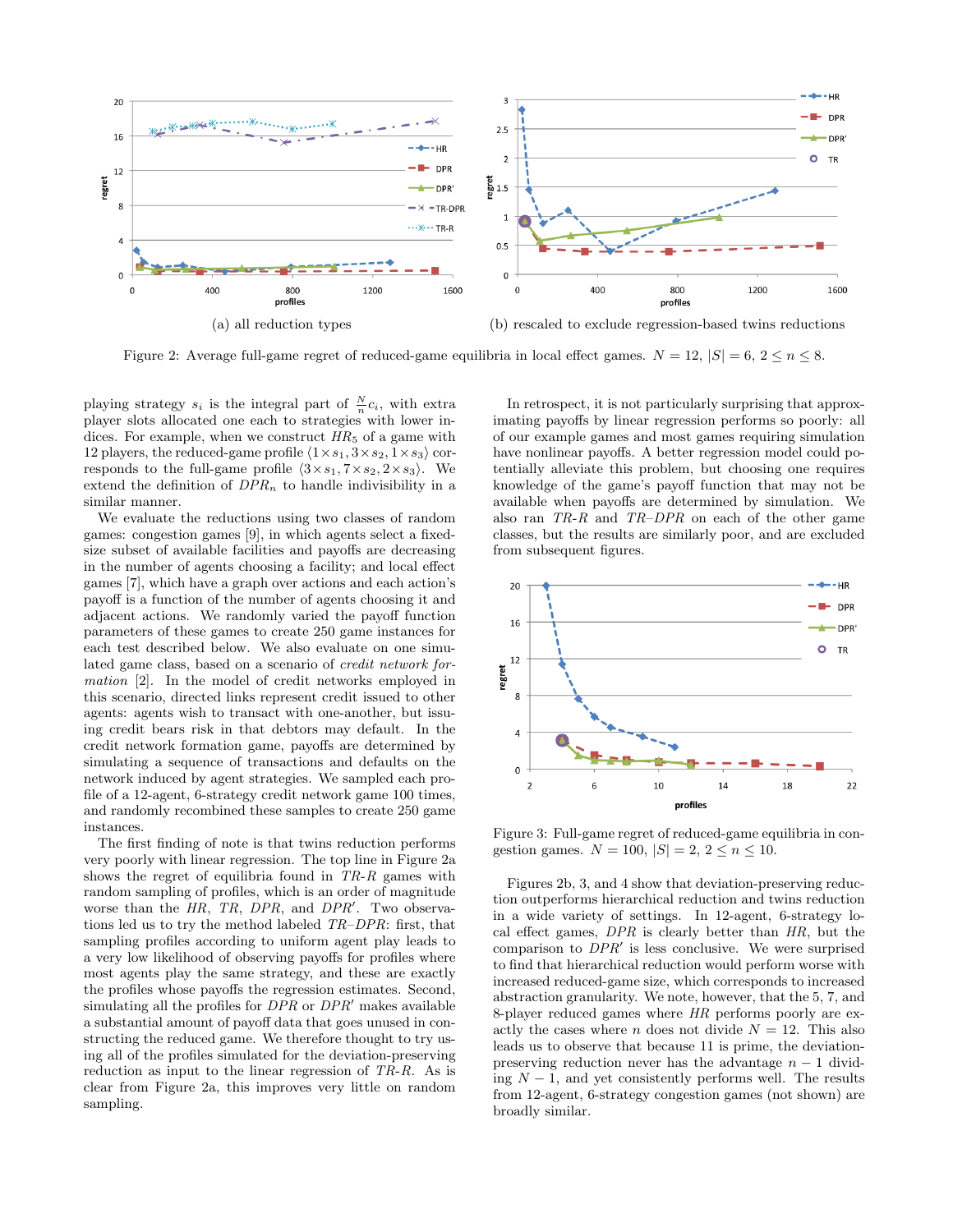

Figure 4: Average full-game regret of reduced-game equilibria in credit network games.  $N = 12$ ,  $|S| = 6$ ,  $2 \le n \le 8$ .

In an attempt to get at the effect of very substantial player reductions, we created 100-agent, 2-strategy congestion games. The results in Figure 3 show clear separation between hierarchical reduction and both variants of deviationpreserving reduction, suggesting that as the number of players grows, the relative difference between  $DPR$  and  $DPR'$ may be smaller. Results for the 12-agent, 6-strategy credit network game appear in Figure 4. Here again, DPR and  $DPR'$  perform similarly, and better than  $HR$ .

Across all game classes and sizes examined (including those not shown) deviation-preserving reduction of any given size outperforms the hierarchical reduction with at least as many profiles that is closest in size. This means that for any size hierarchical reduction, there exists a better deviationpreserving reduction that requires simulating fewer profiles. Virtually all of these differences are significant at  $p < 0.05$ ; the only exceptions are 4-player DPR versus 6-player HR in the 12-player congestion game (Figure 3) and 12-player credit network game (Figure 4). In addition,  $DPR_3$  outperforms TR across all game classes; the difference is significant at  $p < 0.05$  in all cases except the credit network game. The difference between  $DPR<sub>4</sub>$  and  $TR$  is significant in all cases.

#### 4.2 Comparison to Full-Game Equilibria

We also compared reduced-game equilibria under HR and DPR to equilibria from 12-player, 6-strategy full games using two metrics: similarity of support sets, and  $L^2$  distance between distributions. Table 1 shows the number of strategies by which the support sets of full and reduced-game equilibria differ. Here, we consider a strategy to be in the support of a symmetric  $\epsilon$ -Nash equilibrium if it is played with probability 0.01 or greater. In nearly all cases support sets of  $DPR_n$  match match those of full-game equilibria significantly ( $p < 0.05$ ) better than both  $HR_n$  and  $HR_{n+1}$ . In addition, for congestion games and local effect games,  $DPR_{\geq 2}$  significantly outperforms TR, whereas in credit network games, there is no significant difference between TR and DPR.

Table 2 presents a similar message, but in terms of the  $L^2$  distances between the mixed strategy distributions in full and reduced-game equilibria. Again, DPR is significantly better than HR and TR for congestion and local effect games, while performing similarly on credit network games. As in Section 4.1, in these experiments, we compute

|                  | credit network |               | congestion |                   | local effect |                     |
|------------------|----------------|---------------|------------|-------------------|--------------|---------------------|
| $\boldsymbol{n}$ | HR.            | DPR           | ΗR         | DPR               | ΗR           | <b>DPR</b>          |
| 2                | 3.72           | 1.49†         | 1.68       | 0.39 <sup>†</sup> | 2.72         | $0.45\dagger$       |
| 3                | 3.72           | 1.64†         | $0.99*$    | $0.17^{+*}$       | $1.04*$      | $0.20^{+*}$         |
| 4                | 3.72           | $1.60\dagger$ | 1.05       | $0.10^{+*}$       | 0.98         | $0.12$ <sup>*</sup> |
| 5                | $1.98*$        | 1.54†         | 1.10       | 0.08 <sub>†</sub> | 1.01         | 0.09 <sub>†</sub>   |
| 6                | $1.19^{+*}$    | 1.39          | 0.98       | $0.05\dagger$     | $0.85*$      | 0.08 <sub>†</sub>   |

Table 1: Reduced versus full-game NE support set difference. \* indicates significant difference between n and  $n-1$ ;  $\dagger$  indicates significant difference between  $HR_n$  and  $DPR_n$ .

|                  | credit network       |                    | congestion |                       | local effect |                      |
|------------------|----------------------|--------------------|------------|-----------------------|--------------|----------------------|
| $\boldsymbol{n}$ | HR.                  | DPR                | ΗR         | <b>DPR</b>            | HR.          | DPR.                 |
| $\overline{2}$   | 0.713                | 0.703              | 0.435      | $0.069\dagger$        | 0.503        | $0.128\dagger$       |
| 3                | $0.764*$             | 0.690 <sup>†</sup> | $0.141*$   | $0.039$ <sup>+*</sup> | $0.154*$     | $0.064$ <sup>*</sup> |
| 4                | 0.860                | 0.640 <sup>†</sup> | $0.117*$   | $0.022$ <sup>*</sup>  | $0.117*$     | $0.037^{**}$         |
| 5                | $0.643*$             | 0.641              | 0.141      | $0.019$ <sup>*</sup>  | 0.144        | $0.027$ <sup>*</sup> |
| 6                | $0.467$ <sup>*</sup> | $0.564*$           | $0.099*$   | $0.018\dagger$        | $0.088*$     | $0.026\dagger$       |

Table 2: Reduced versus full-game NE distribution  $L^2$  distance. \* indicates significant difference between n and  $n-1$ ;  $\dagger$  indicates significant difference between  $HR_n$  and  $DPR_n$ .

one symmetric mixed-strategy Nash equilibrium per game by running replicator dynamics initialized to the uniform mixture.

#### 4.3 Dominated Strategies

Another useful operation in the analysis of simulationbased games is to check for dominated strategies. A dominated strategy is one that no agent should ever play because there is an alternative strategy that is at least as good in response to any profile of opponent strategies. We ran experiments on 12-agent, 6-strategy congestion and credit network games (250 each), comparing the set of strategies that remain after iterated elimination of strictly dominated strategies in the full game against those that remain in 2, 4, and 6-player reduced games. We observed that DPR and  $DPR'$  produced very similar results, and that both improved over hierarchical and twins reduction. Figures 5 and 6 show histograms of the number of strategies eliminated in reduced games but not eliminated in full games.

In congestion games (Figure 5), twins reduction and both forms of deviation-preserving outperform hierarchical reduction, eliminating fewer strategies in the reduced game that survive in the full game, even when hierarchical reduction samples vastly more profiles. These congestion games often exhibit dominated strategies in the full game, but we almost never observed strategies surviving in reduced games that are dominated in the full game.

In credit network games (Figure 6), no strategies are dominated in the full game, but in the twins reduction game, many strategies are eliminated. Moving to  $DPR<sub>4</sub>$  or  $DPR<sub>4</sub>$ solves this problem almost entirely. These experiments also confirm that for all reduction types, increasing the number of players in the reduced game reduces the number of strategies erroneously found to be dominated.

## 5. ROLE-SYMMETRIC GAMES

We can smoothly relax the constraint that games be fully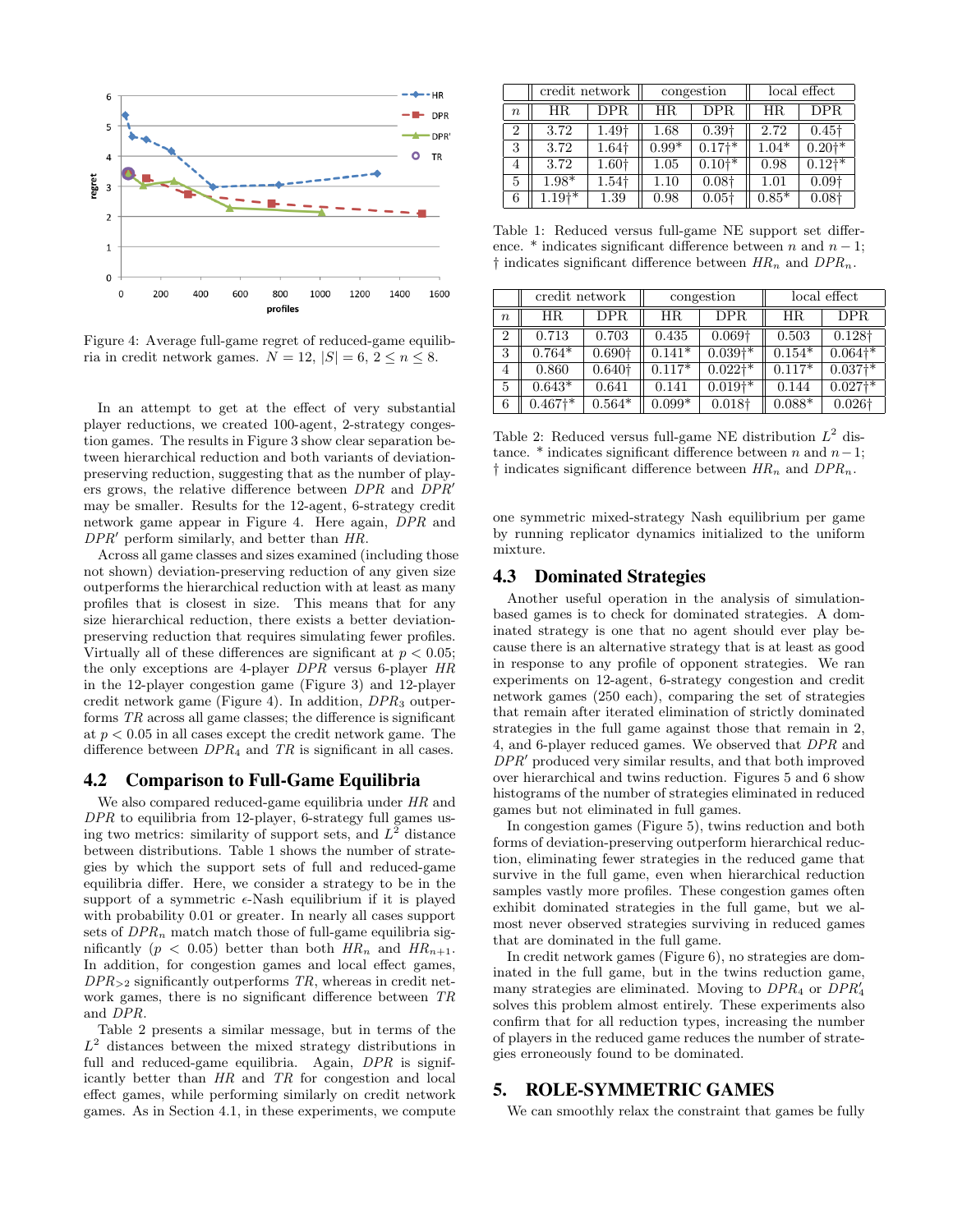

Figure 5: Histograms showing the number of strategies surviving iterated elimination of dominated strategies in full but not reduced congestion games.  $N = 12$ ,  $|S| = 6$ , 250 random games. TR  $\equiv DPR_2$  outperforms HR, sampling far fewer profiles.



Figure 6: Histograms showing the number of strategies surviving iterated elimination of dominated strategies in full but not reduced credit network games.  $N = 12$ ,  $|S| = 6$ , 250 sample games.  $DPR'_{4}$  avoids the aggressive elimination occurring in TR.

symmetric by assigning agents to roles, and enforcing symmetry only within these roles. Across roles, agents' strategy sets and payoffs can differ, but within a role, they are symmetric. Formally, a *role-symmetric game* is a tuple  $\Gamma =$  $({N_i}, {S_i}, u)$ , where the number of agents with role i is  $N_i$ , and agents with role i have strategy set  $S_i$ . Role-symmetric games provide a natural model for many settings where agents can be partitioned into meaningful categories, such as buyers and sellers in a market, or attackers and defenders in a security game. Role symmetry imposes no loss of generality on normal-form games, spanning the spectrum from complete asymmetry (each player has its own role) to full symmetry (a single role for everyone).

All of the player reduction methods discussed here can be straightforwardly extended to role-symmetric games. Consider for example the 20-agent continuous double auction study of Vytelingum et al. [14] with  $N_1 = 10$  buyers and  $N_2 = 10$  sellers. Instead of choosing n, the number of players in the reduced game, we must choose each  $\{n_i\}$ , the number of players with each role in the reduced game.

To perform a hierarchical reduction, a natural choice would be  $n_1 = n_2 = 2$ . This would involve simulating all profiles where 0, 5, or 10 agents play each buyer strategy, and a multiple of five agents likewise play each seller strategy.

With twins reduction, there are two players per role. Each

player views itself as controlling a single agent, and the other player with the same role as controlling nine agents. It views the two other-role players as each representing half the ten agents with that role, so in the reduced-game profile

$$
\langle 1 \times s_{1.1}, 1 \times s_{1.2}, 1 \times s_{2.1}, 1 \times s_{2.2} \rangle
$$

the payoff to buyer 1, who plays  $s_{1,1}$ , comes from full-game profile

$$
\langle 1 \times s_{1.1}, 9 \times s_{1.2}, 5 \times s_{2.1}, 5 \times s_{2.2} \rangle
$$
.

The deviation-preserving reduction extends the twins reduction to more than two reduced-game players per role, maintaining the view that a reduced-game player controls a single agent, while the other players with the same role aggregate over the rest of the agents with that role, and players with another role aggregate over *all* agents with their role. With either hierarchical reduction or deviation-preserving reduction, it would be possible to choose  $n_i \neq n_j$  if different granularity of reduction were desired for different roles.

This extension to role-symmetric games encompasses the broader class over which Ficici et al. [4] define the twins reduction. The clustering method by which they aggregate agents induces a role-symmetric game that restricts all roles to have the same strategy set (but allows different payoffs). They mention but do not develop the idea that the twins reduction might extend to role-symmetric games. To our